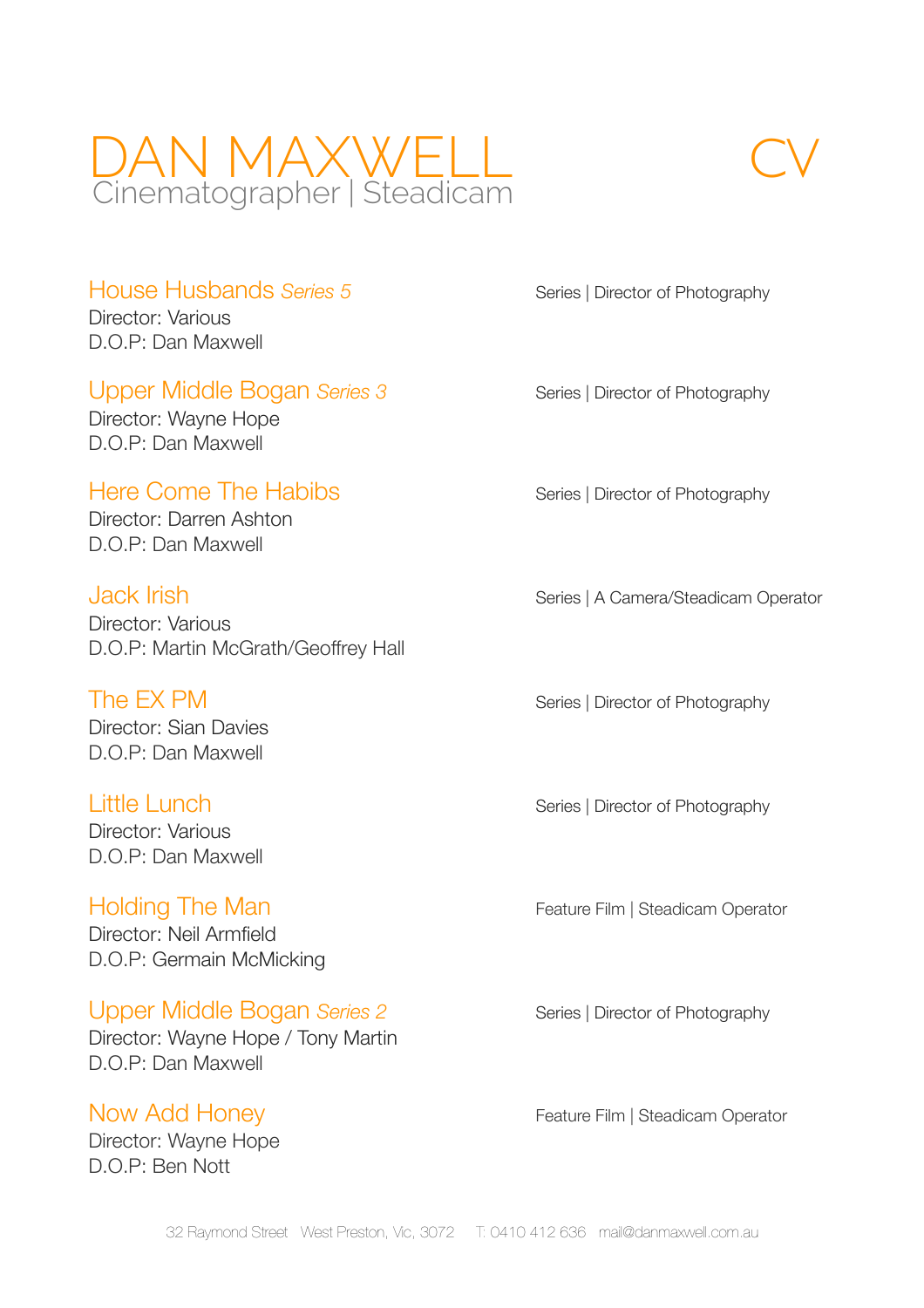**Predestination Contract Contract Contract Contract Contract Contract Contract Contract Contract Contract Contract Contract Contract Contract Contract Contract Contract Contract Contract Contract Contract Contract Contra** Director: The Spierig Brothers D.O.P: Ben Nott

**Twentysomething Series 2** Series | Director of Photography Director: Jess Harris / Mika Tran D.O.P: Dan Maxwell

Upper Middle Bogan Series | Director of Photography Director: Wayne Hope / Tony Martin D.O.P: Dan Maxwell

**Winners & Losers Series 2** Series | Operator / Steadicam Operator D.O.P: Darrell Martin

**Laid Camera Operator Camera Operator Camera Operator Camera Operator** D.O.P: Katie Millright

D.O.P: Dan Maxwell

Winners & Losers **Winners & Losers CONFINGLER** Series | Operator / Steadicam **Operator** D.O.P: Darrell Martin

The Librarians **The Librarians Contract Contract Contract Contract Contract Contract Contract Contract Contract Contract Contract Contract Contract Contract Contract Contract Contract Contract Contract Contract Contract** D.O.P: Darrell Martin

The Tree Feature Film | A Camera 1st A.C. D.O.P: Nigel Bluck *A.C.S.*

**Satisfaction 3** Series | B Camera Operator D.O.P: Darrell Martin

K9 Series | A Camera Operator D.O.P: Tony O'Loughlan

**Satisfaction** *Series 2* **Camera Operator Series | B Camera Operator** D.O.P: Darrell Martin

The Pacific *Red Unit* **Container and Series | B Camera 1st A.C.** 

Deceit **Deceit Contract Contract Contract Contract Contract Contract Contract Contract Contract Contract Contract Contract Contract Contract Contract Contract Contract Contract Contract Contract Contract Contract Contrac** 

32 Raymond Street West Preston, Vic, 3072 T: 0410 412 636 mail@danmaxwell.com.au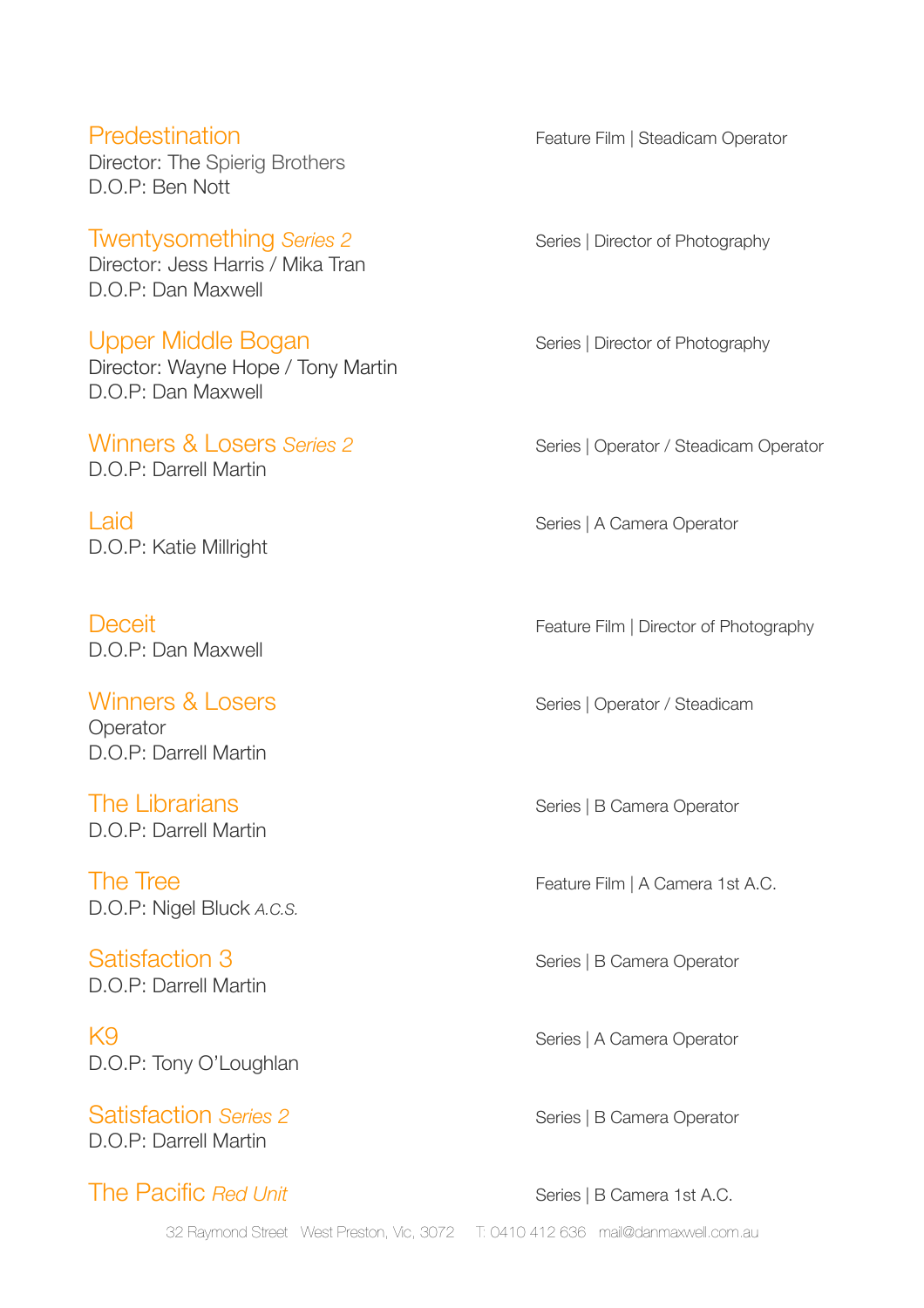D.O.P: Steven F. Windon *A.C.S.*

The Pacific *VFX Unit* **Container and Series | A Camera 1st A.C.** D.O.P: David Goldberg

How To Change in 9 weeks Feature Film | A Camera 1st A.C. D.O.P: Jules O'Loughlin *A.C.S.* 

**Satisfaction** *Series 1* **Camera 1st A.C. Series | B Camera 1st A.C.** D.O.P: Darrell Martin

The King **Contract Contract Contract Contract Contract Contract Contract Contract Contract Contract Contract Contract Contract Contract Contract Contract Contract Contract Contract Contract Contract Contract Contract Contr** D.O.P: Leilani Hannah

Secretary **Secretary CONFIDENTIAL SECRETARY** Pilot | A Camera 1st A.C. D.O.P: Leilani Hannah

Nightmares & Dreamscapes **Series I A Camera 1st A.C.** D.O.P: Ben Nott *A.C.S.* Eye Scream Man **Example 20** Feature Film | A Camera 1st A.C. D.O.P: Ben Nott *A.C.S.*

Voodoo Lagoon **Voodoo Lagoon Voodoo Lagoon B Camera 1st A.C.** D.O.P: Ian 'Thistle' Thornburn

Troppo **Troppo Telemovie | B Camera 1st A.C.** D.O.P: Mark Wareham *A.C.S.*

**Jeopardy 3 Camera Operator Series | A Camera Operator** D.O.P: Andrew Conder *A.C.S.*

Peter Pan 2nd Unit **Peter Pan 2nd Unit Camera 1st A.C.** D.O.P: Martin McGrath *A.C.S.*

Returning Lily **Camera 1st A.C. Returning Lily Camera 1st A.C. Returning Lily** D.O.P: Nino Martinetti *A.C.S.*

The Great Raid *Action Unit* **Example 20 Feature Film | A Camera 1st A.C.** D.O.P: Peter Menzies *Snr.*

D.O.P: Gale Tattersall

Ghost Ship **Ghost Ship Camera 1st A.C. Ghost** Ship **Camera** 1st A.C.

32 Raymond Street West Preston, Vic, 3072 T: 0410 412 636 mail@danmaxwell.com.au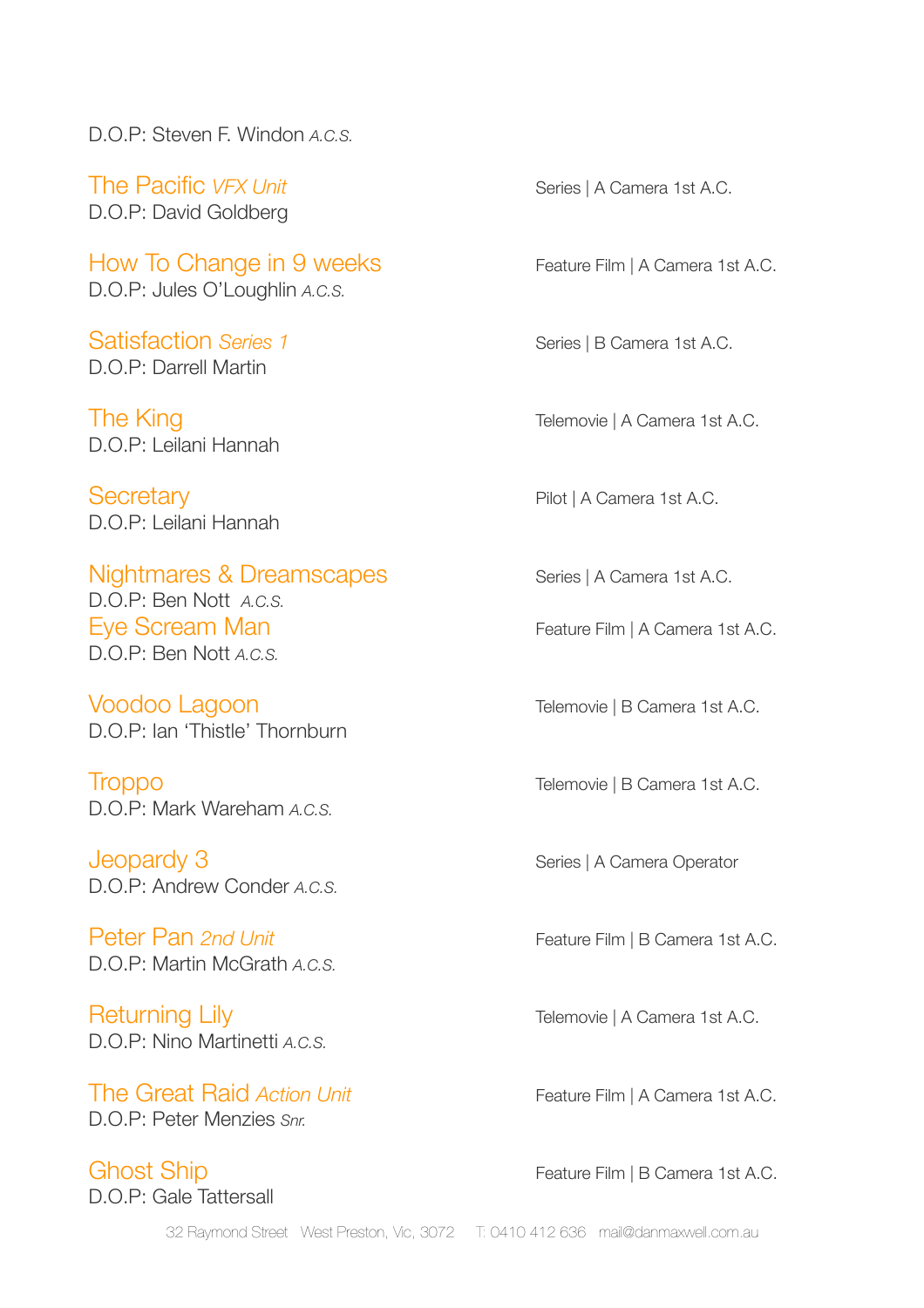Scooby Doo 2nd Unit **Scooby Coopy Coopy** Doo 2nd Unit **Coopy Coopy Coopy Coopy Coopy Coopy Coopy Coopy Coopy Coopy Coopy Coopy Coopy Coopy Coopy Coopy Coopy Coopy Coopy Coopy Coo** D.O.P: Roger Lanser *A.C.S.*

Beastmaster *Seasons* 1,2,3 D.O.P: Mark Wareham *A.C.S.*

The Wilde Girls **Camera 1st A.C. Camera 1st A.C. Camera 1st A.C.** D.O.P: Nino Martinetti *A.C.S.*

The Dreaming **The Dreaming Community** Telemovie | A Camera 1st A.C. D.O.P: Nino Martinetti *A.C.S.*

First Daughter **Camera 1st A.C. Camera 1st A.C. Telemovie | A Camera 1st A.C.** D.O.P: Mark Wareham *A.C.S.*

**Mumbo Jumbo Mumbo 1999 Mumbo 1999 Mumbo 14 Camera 1st A.C.** D.O.P: Mark Wareham *A.C.S.*

Tales Of The South Seas **Seas** Series | B Camera 1st A.C. D.O.P: Mark Wareham *A.C.S.*

**Jeckle & Hyde** *Camera 1st A.C. Camera 1st A.C. Camera 1st A.C.* D.O.P: Mark Wareham *A.C.S.*

The Agency **Example 20** Pilot | A Camera 1st A.C. D.O.P: Mark Wareham *A.C.S.*

Murder Call *Series 1 & 2* **Series 1 & 2 Series | A Camera 1st A.C.** D.O.P: Mark Wareham *A.C.S.* 

The Lost World **Camera 1st A.C.** D.O.P: Mark Wareham *A.C.S.*

## **Referees**

Wayne Hope M: 0419 884 074 Mark Wareham *A.C.S.* M:0411 428 671 Ben Nott *A.C.S.* M:0411 857 527